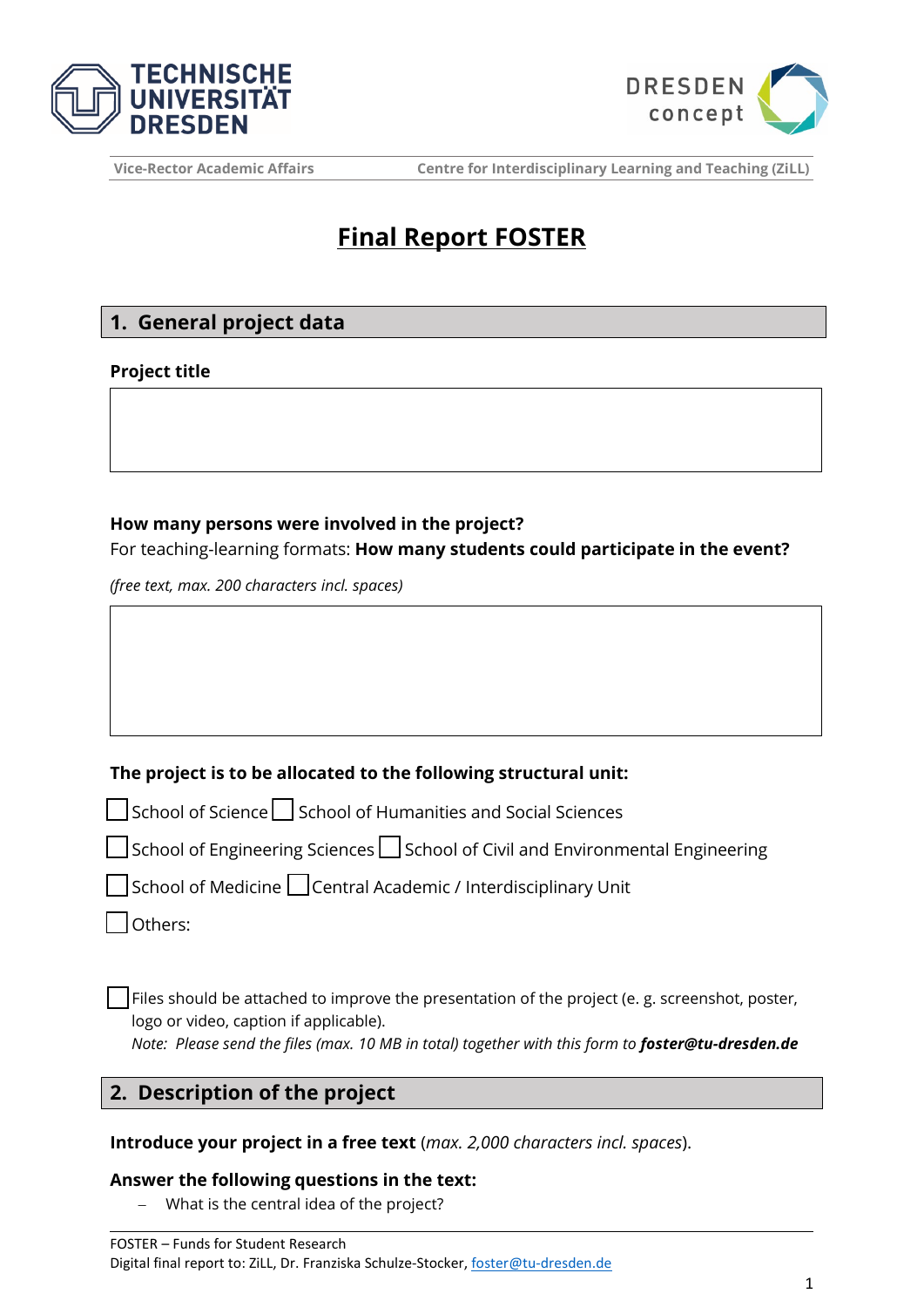



- − What do you see as the additional value of your project? Which experiences and conclusions would you like to share on the basis of your project?
- − What could not be implemented or had to be adapted?
- − Are there any other projects based on the project you have applied for?

## **3. Application process**

**Where did you hear about FOSTER funding?** 

*(Multiple choice possible)*

☐ **FOSTER-Homepage** ☐ **(Section-)Newsletter**

☐ **From my colleague or mentor**

☐ **Others, namely:**

**Have you participated in a workshop or a telephone counselling to apply for FOSTER funding?**  *(Multiple choice possible)* 



☐ **Yes, I have participated in a workshop.**

☐ **Yes, I have been counselled by telephone.**

☐ **No, I did not participate in either of them.**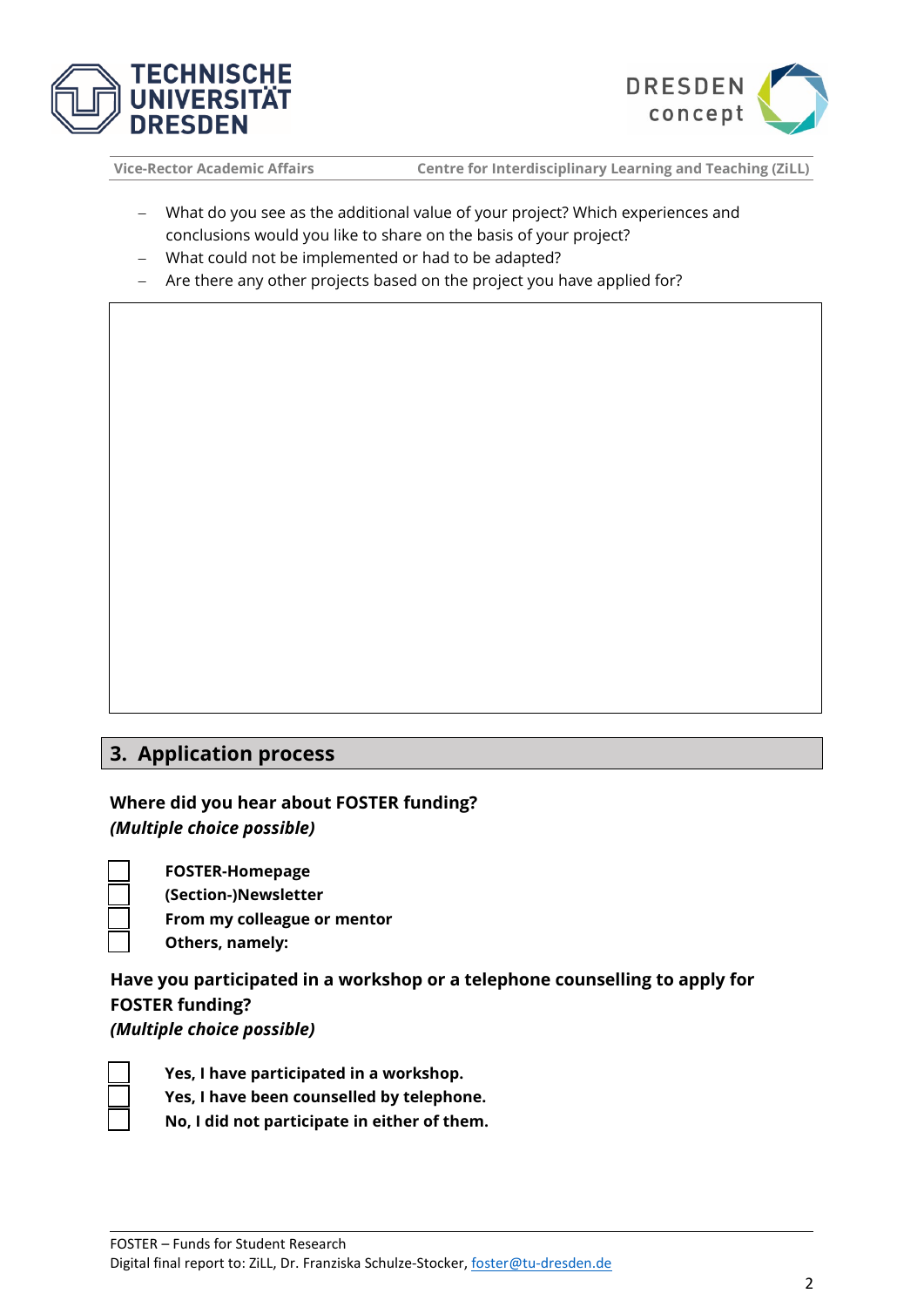



#### **How transparent was the application process for you?**

| transparent<br>transnarent<br>Not.<br>: at all i |  |  |  |  |  |  |  |  |  |  |  |
|--------------------------------------------------|--|--|--|--|--|--|--|--|--|--|--|
|                                                  |  |  |  |  |  |  |  |  |  |  |  |

**Which aspects of the application process went smoothly? What was particularly difficult for you in the application process?** (*max. 1,000 characters incl. spaces*).

## **4. In student projects: Support in research process**

**Have you published you project results?**  *(Multiple choice possible)* 

- ☐ **Yes, I presented a poster.**
- ☐ **Yes, I gave a lecture.**
- ☐ **Yes, I have published a scientific article.**
- ☐ **Others, namely:**

☐ **No.**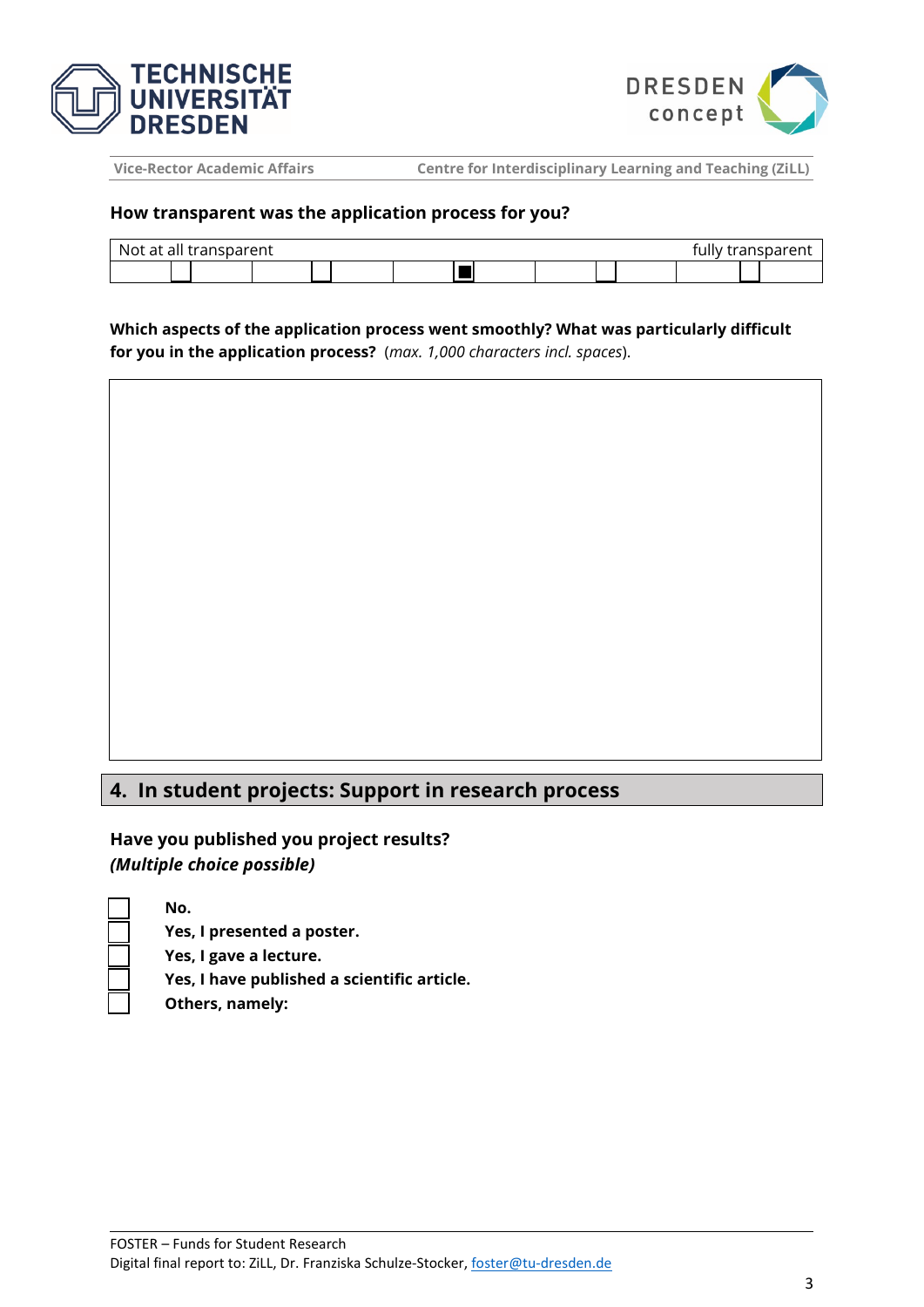



## **To what extend has FOSTER funding supported you in your academic career?**

(*max. 1,000 characters incl. spaces*)

#### **Please answer the following questions in the text, e. g.:**

- − Have your scientific interests changed or consolidated?
- − What future plans do you have in terms of research?

# **5. Specifications on the use of funds**

**Please fill in the attached excel sheet.** 

## **6. Contact details**

**Please name the person who was responsible for the project and provide their contact details.** 

| <b>Project management</b> |  |
|---------------------------|--|
| <b>Title</b>              |  |
| <b>Forename</b>           |  |
| <b>Surname</b>            |  |
| <b>Faculty</b>            |  |